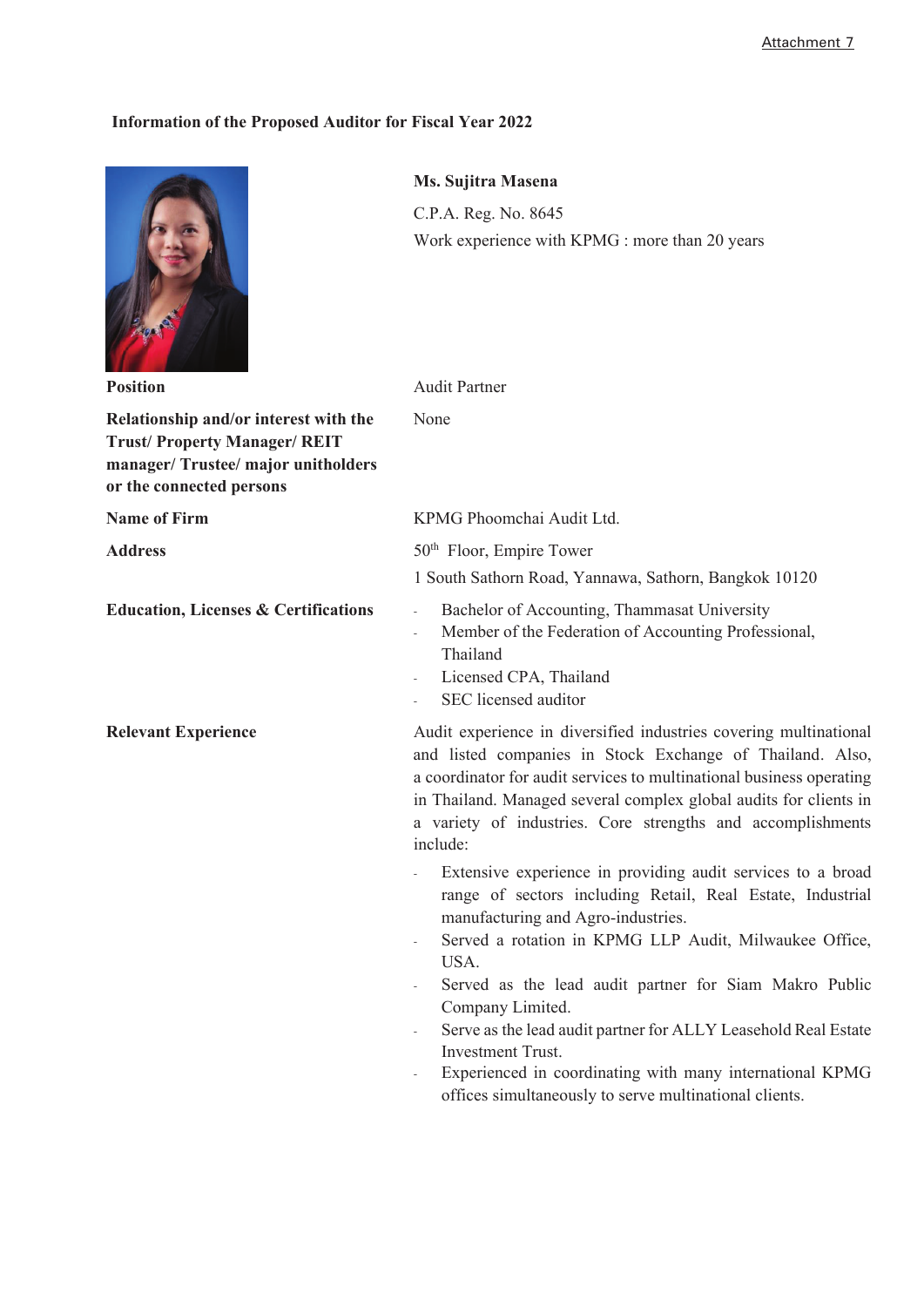

## **Mrs. Munchupa Singsuksawat**

C.P.A. Reg. No. 6112 Work experience with KPMG : more than 20 years

| <b>Position</b>                                                                                                                                 | <b>Audit Partner</b>                                                                                                                                                                                                                                                                                                                                   |
|-------------------------------------------------------------------------------------------------------------------------------------------------|--------------------------------------------------------------------------------------------------------------------------------------------------------------------------------------------------------------------------------------------------------------------------------------------------------------------------------------------------------|
| Relationship and/or interest with the<br><b>Trust/Property Manager/REIT</b><br>manager/Trustee/major<br>unitholders or the connected<br>persons | None                                                                                                                                                                                                                                                                                                                                                   |
| <b>Name of Firm</b>                                                                                                                             | KPMG Phoomchai Audit Ltd.                                                                                                                                                                                                                                                                                                                              |
| <b>Address</b>                                                                                                                                  | 50 <sup>th</sup> Floor, Empire Tower<br>1 South Sathorn Road, Yannawa, Sathorn, Bangkok 10120                                                                                                                                                                                                                                                          |
| <b>Education, Licenses &amp; Certifications</b>                                                                                                 | Bachelor of Accounting, Thammasat University<br>$\overline{\phantom{a}}$<br>Master of Business Administration, Kasetsart University<br>Member of the Federation of Accounting Professional,<br>Thailand<br>Licensed CPA, Thailand<br>SEC licensed auditor                                                                                              |
| <b>Relevant Experience</b>                                                                                                                      | Audit experience in diversified industries covering multinational<br>and listed companies in Stock Exchange of Thailand. Also,<br>a coordinator for audit services to multinational business operating<br>in Thailand. Managed several complex global audits for clients in<br>a variety of industries. Core strengths and accomplishments<br>include: |
|                                                                                                                                                 | Served a rotation in KPMG LLP Audit, Columbus Office, USA.<br>Serve as the lead audit partner for CP ALL Public Company<br>Limited.<br>Experienced in coordinating with many international KPMG<br>offices simultaneously to serve multinational clients.                                                                                              |